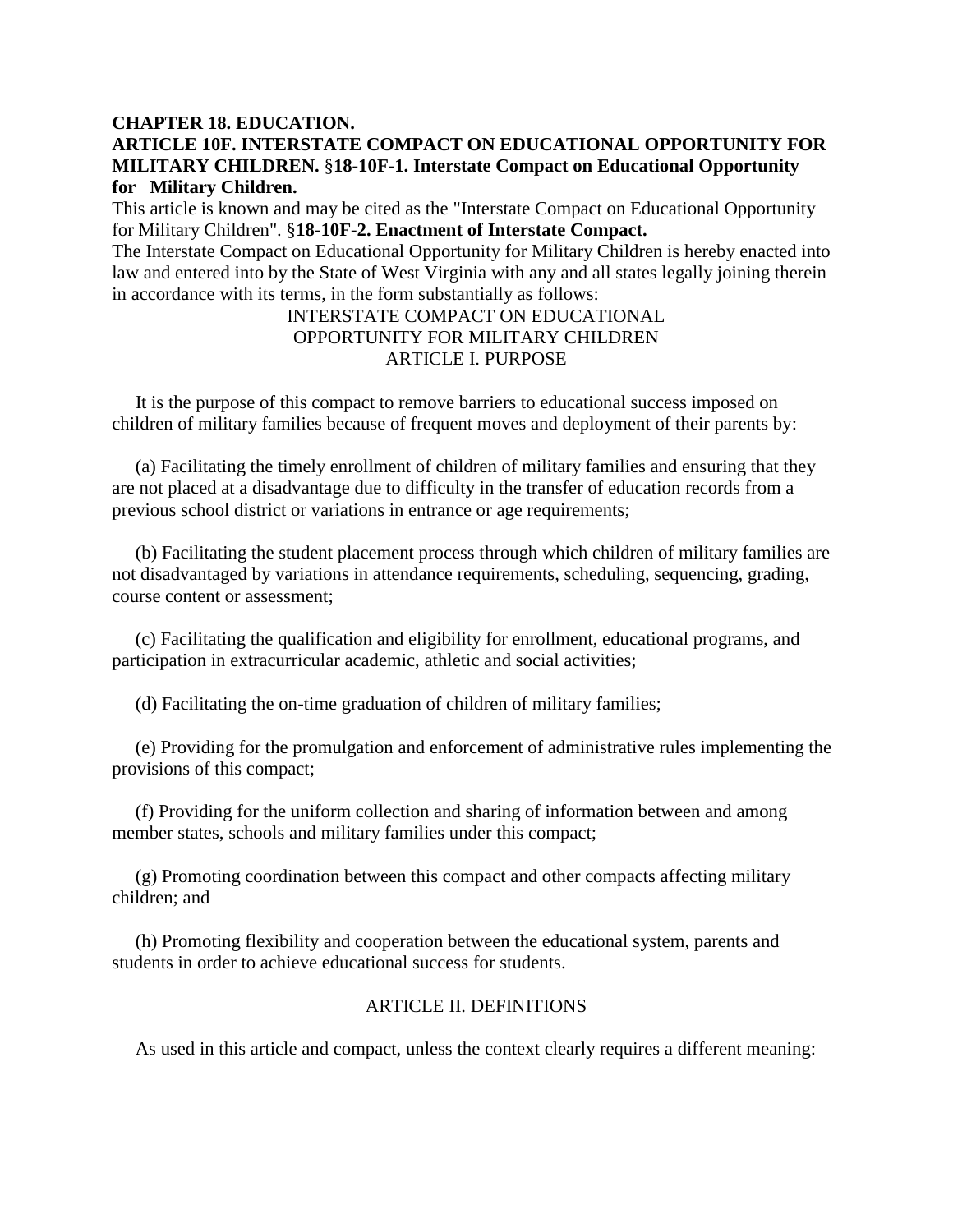(a) "Active duty" means full-time duty status in any of the active uniformed services of the United States, including service in the National Guard and Reserve pursuant to active duty orders in accordance with 10 U.S.C. Sections 1209 and 1211;

 (b) "Child of a military family" means any school-aged child enrolled in any of grades kindergarten through twelfth who is in the household of an active duty uniformed services member;

 (c) "Compact commissioner" means the voting representative of a compacting state appointed pursuant to Article VIII of this compact;

 (d) "Deployment" means the time period beginning one month prior to a uniformed services member's departure from his or her home station on military orders and ending six months after return to his or her home station;

 (e) "Education records" means all documents, files, data and official records directly related to a student and maintained by a school or county board. This includes all material kept in the student's cumulative file, such as but not limited to generally- identifying data, attendance records, academic work completion records, achievement records, evaluative test results, health data, disciplinary records, test protocols, and individualized education program or service records;

 (f) "Extracurricular activities" means voluntary activities sponsored by a school, a county board or an organization sanctioned by a county board or the state board of education. Extracurricular activities include, but are not limited to, preparation for and involvement in public performances, contests, athletic competitions, demonstrations, displays, organizations and clubs;

 (g) "Interstate Commission on Educational Opportunity for Military Children" or "Interstate Commission" means the Commission that is created by Article IX of this compact;

 (h) "County board" means a county board of education, which is the public entity legally constituted by this state as an administrative agency to provide control of and direction for grades kindergarten through twelfth in the public schools in the county in which it operates;

(i) "Member state" means a state that has enacted this compact;

 (j) "Military installation" means a base, camp, post, station, yard, center, homeport facility for any ship, or other facility under the jurisdiction of the Department of Defense, including any leased facility, which is located within any of the several states, the District of Columbia, the Commonwealth of Puerto Rico, the U.S. Virgin Islands, Guam, American Samoa, the Northern Marianas Islands or any other United States Territory. "Military installation" does not include any facility used primarily for civil works, rivers and harbors projects, or flood control projects;

(k) "Non-member state" means a state that has not enacted this compact;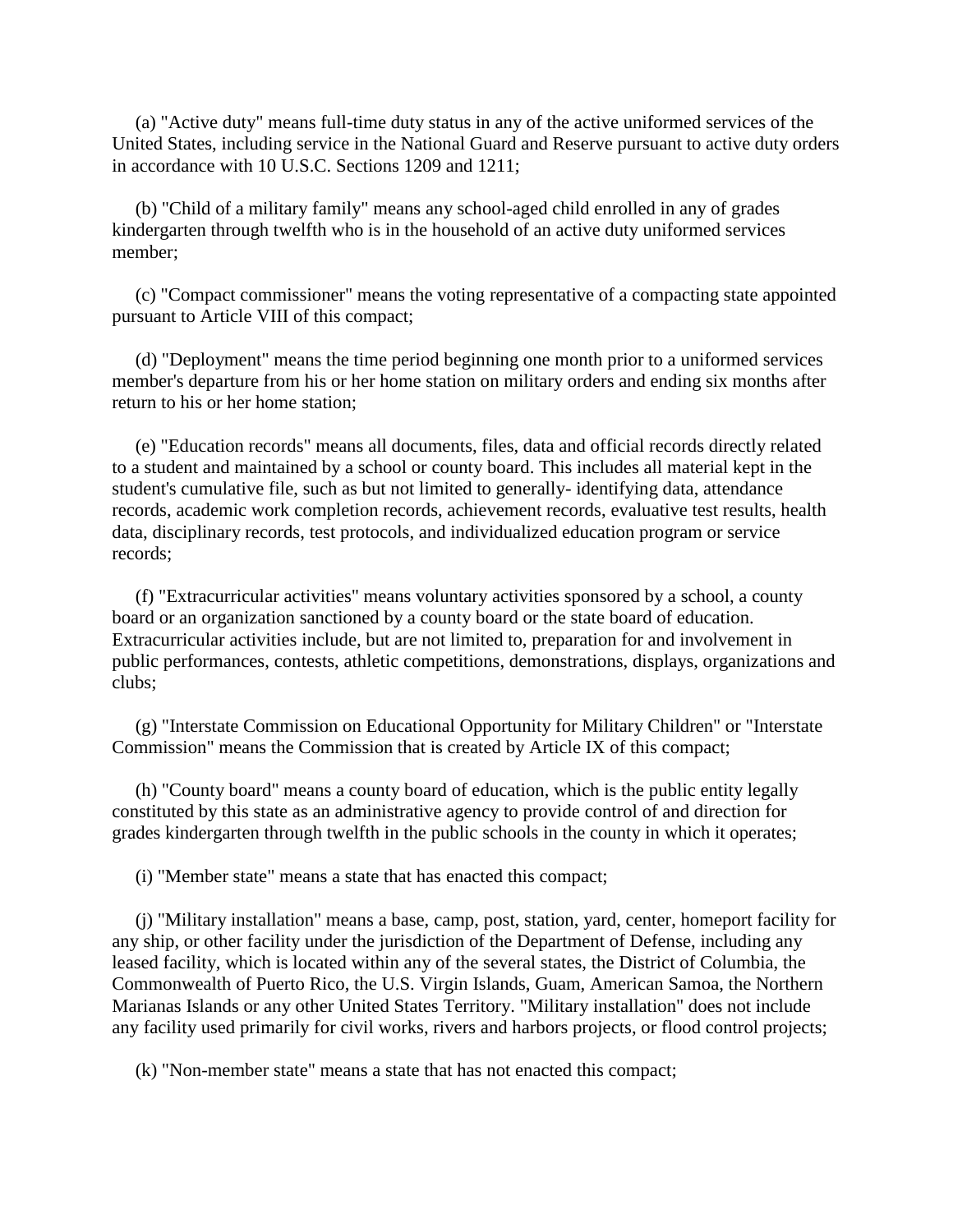(l) "Receiving state" means a state to which a child of a military family is sent, brought, or caused to be sent or brought;

(m) "Rule" means a written statement by the Interstate Commission which:

(1) Is promulgated pursuant to Article XII of this compact;

(2) Is of general applicability;

 (3) Implements, interprets or prescribes a policy or provision of this compact, or an organizational, procedural, or practice requirement of the Interstate Commission;

(4) Has the force and effect of statutory law in a member state; and

(5) May be amended, repealed, or suspended by act of the Interstate Commission;

 (n) "Sending state" means a state from which a child of a military family is sent, brought, or caused to be sent or brought;

 (o) "State" means a state of the United States, the District of Columbia, the Commonwealth of Puerto Rico, the U.S. Virgin Islands, Guam, American Samoa, the Northern Marianas Islands and any other United States Territory;

 (p) "Student" means a child of a military family who is formally enrolled in any of grades kindergarten through twelfth and for whom a county board receives public funding;

(q) "Transition" means:

(1) The formal and physical process of transferring from one school to another; or

 (2) The period of time during which a student moves from one school in a sending state to another school in the receiving state;

 (r) "Uniformed services" means the Army, Navy, Air Force, Marine Corps, Coast Guard, and the Commissioned Corps of the National Oceanic and Atmospheric Administration, and Public Health Services;

 (s) "Veteran" means a person who performed active duty service and was discharged or released therefrom under conditions other than dishonorable; and

 (t) "The West Virginia Council for Educational Opportunity for Military Children" or "West Virginia Council" means the state coordinating council established in Article VIII of this compact.

ARTICLE III. APPLICABILITY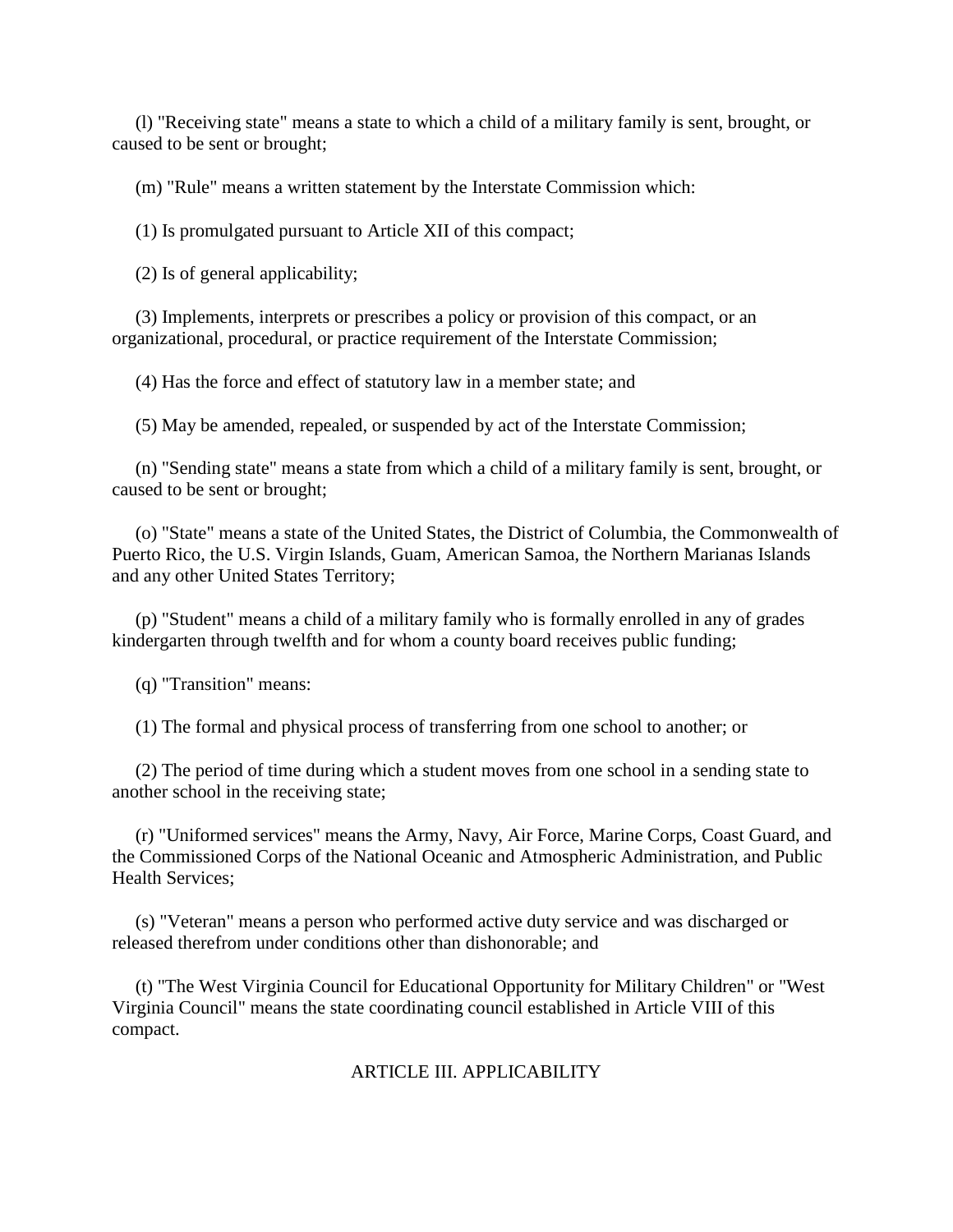(a) This compact applies to:

(1) Each county board of education; and

(2) The children of:

 (A) Active duty members of the uniformed services as defined in this compact, including members of the National Guard and Reserve on active duty orders pursuant to 10 U.S.C. Sections 1209 and 1211;

 (B) Members or veterans of the uniformed services who are severely injured and medically discharged or retired for a period of one year after medical discharge or retirement; and

 (C) Members of the uniformed services who die on active duty or as a result of injuries sustained on active duty for a period of one (1) year after death.

 (b) Except as provided in subsection (a) of this Article III, this compact does not apply to the children of:

(1) Inactive members of the National Guard or military reserves;

(2) Retired members of the uniformed services;

(3) Veterans of the uniformed services;

(4) Other United States Department of Defense personnel; nor

 (5) Any other federal agency civilian or contract employees not defined as active duty members of the uniformed services.

## ARTICLE IV. EDUCATIONAL RECORDS & ENROLLMENT

(a) *Unofficial or "hand-carried" education records --*

 In the event that official education records cannot be released to a student's parents or legal guardians for the purpose of transfer, the custodian of the records in the sending state shall prepare and furnish to the parents a complete set of unofficial educational records containing uniform information as determined by the Interstate Commission. As quickly as possible upon receipt of the unofficial education records by a school in the receiving state, the school shall enroll and appropriately place the student based on the information provided in the unofficial records pending validation by the official records.

### (b) *Official education records/transcripts --*

 Simultaneous with the enrollment and conditional placement of a student, the school in the receiving state shall request the student's official education records from the school in the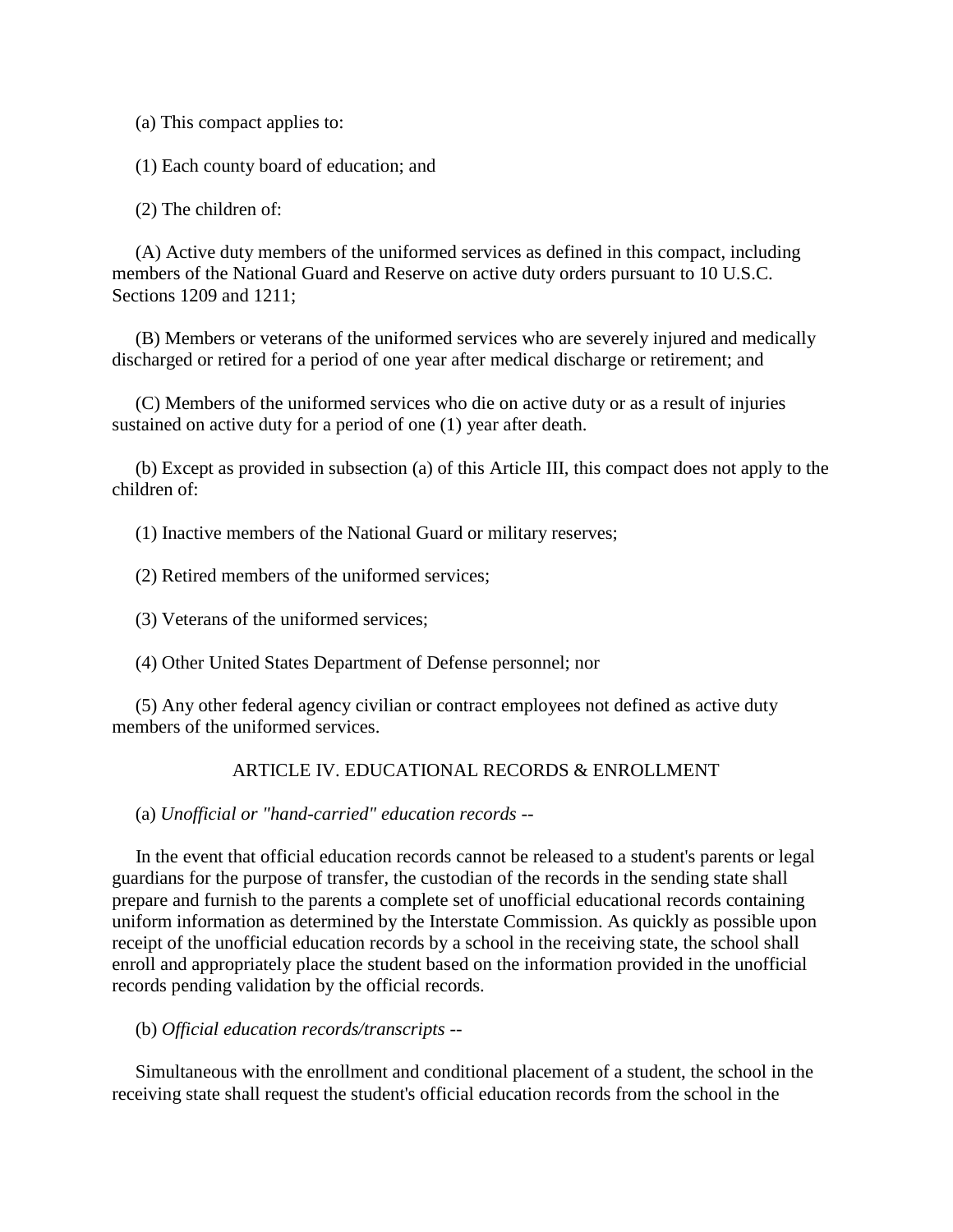sending state. Upon receipt of this request, the school in the sending state shall process and furnish the official education records to the school in the receiving state within ten days or such other time period as is determined reasonable under the rules promulgated by the Interstate Commission.

### (c) *Immunizations --*

 (1) A county board shall allow a student thirty days from the date of enrollment to obtain any required immunizations, or such other time period as is determined reasonable under the rules promulgated by the Interstate Commission.

 (2) In any case where a series of immunizations is required, the student shall obtain the initial vaccination within thirty days of enrollment, or such other time period as is determined reasonable under the rules promulgated by the Interstate Commission.

### (d) *Enrollment at current grade level --*

 (1) A student shall be permitted to enroll in the grade level in this state, including kindergarten, which is commensurate with the grade level in which he or she was enrolled in the sending state at the time of transition, regardless of his or her age.

 (2) A student that has satisfactorily completed the prerequisite grade level in the sending state is eligible for enrollment in the next highest grade level in this state, regardless of his or her age.

## ARTICLE V. PLACEMENT & ATTENDANCE

#### (a) *Course placement --*

 (1) When a student transfers to this state before or during the school year, the school in this state shall initially place the student in educational courses based on the courses in which he or she was enrolled in the sending state, educational assessments conducted at the school in the sending state, or both, if the courses are offered at the school to which the student is transferring. This course placement provision includes, but is not limited to Honors, International Baccalaureate, Advanced Placement, vocational, technical and career pathways courses.

 (2) A school shall give paramount consideration to continuing a student's academic program from the previous school, and promoting placement in academically and career-challenging courses, when considering course placement.

 (3) A school is not precluded from performing subsequent evaluations to ensure appropriate placement and continued enrollment of the student in any course.

#### (b) *Educational program placement --*

 When a student transfers to this state, the school shall initially place the student in educational programs based on current educational assessments conducted at the school in the sending state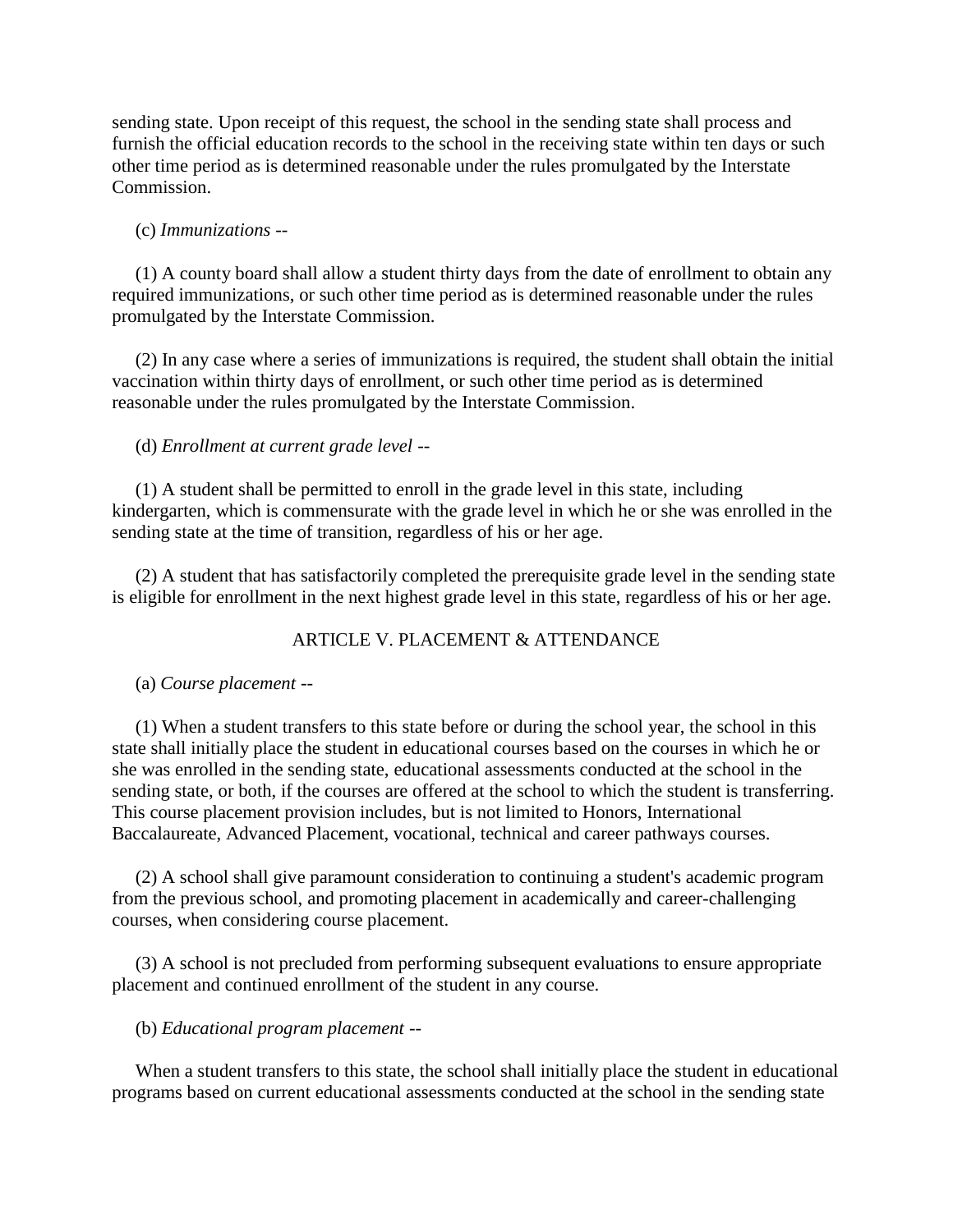or participation or placement in like programs in the sending state. Such programs include, but are not limited to gifted and talented programs and English as a second language (ESL). A school is not precluded from performing subsequent evaluations to ensure appropriate placement of the student.

#### (c) *Special education services --*

 (1) In compliance with the federal requirements of the Individuals with Disabilities Education Act (IDEA), 20 U.S.C.A. Section 1400 et seq, a school in this state shall initially provide comparable services to a student with disabilities based on his or her current Individualized Education Program (IEP); and

 (2) In compliance with the requirements of Section 504 of the Rehabilitation Act, 29 U.S.C.A. Section 794 (Section 504), and with Title II of the Americans with Disabilities Act, 42 U.S.C.A. Sections 12131-12165 (Title II), any school in this state shall make reasonable accommodations and modifications to address the needs of incoming students with disabilities, subject to an existing Section 504 or Title II plan, to provide the student with equal access to education. The school is not precluded from performing subsequent evaluations to ensure appropriate placement of the student.

#### (d) *Placement flexibility --*

 County board administrative officials have flexibility in waiving course and program prerequisites, or other preconditions for placement in courses or programs offered under the authority of the county board.

#### (e) *Absence as related to deployment activities --*

 A student whose parent or legal guardian is an active duty member of the uniformed services and has been called to duty for, is on leave from, or immediately returned from deployment to a combat zone or combat support posting, shall be granted additional excused absences at the discretion of the county superintendent to visit with his or her parent or legal guardian relative to such leave or deployment of the parent or guardian.

### ARTICLE VI. ELIGIBILITY

(a) *Eligibility for enrollment --*

 (1) Special power of attorney, relative to the guardianship of a child of a military family and executed under applicable law is sufficient for the purposes of enrollment and all other actions requiring parental participation and consent.

 (2) A county board may not charge local tuition to a transitioning military child placed in the care of a noncustodial parent or other person standing in loco parentis who lives in a school district other than that of the custodial parent.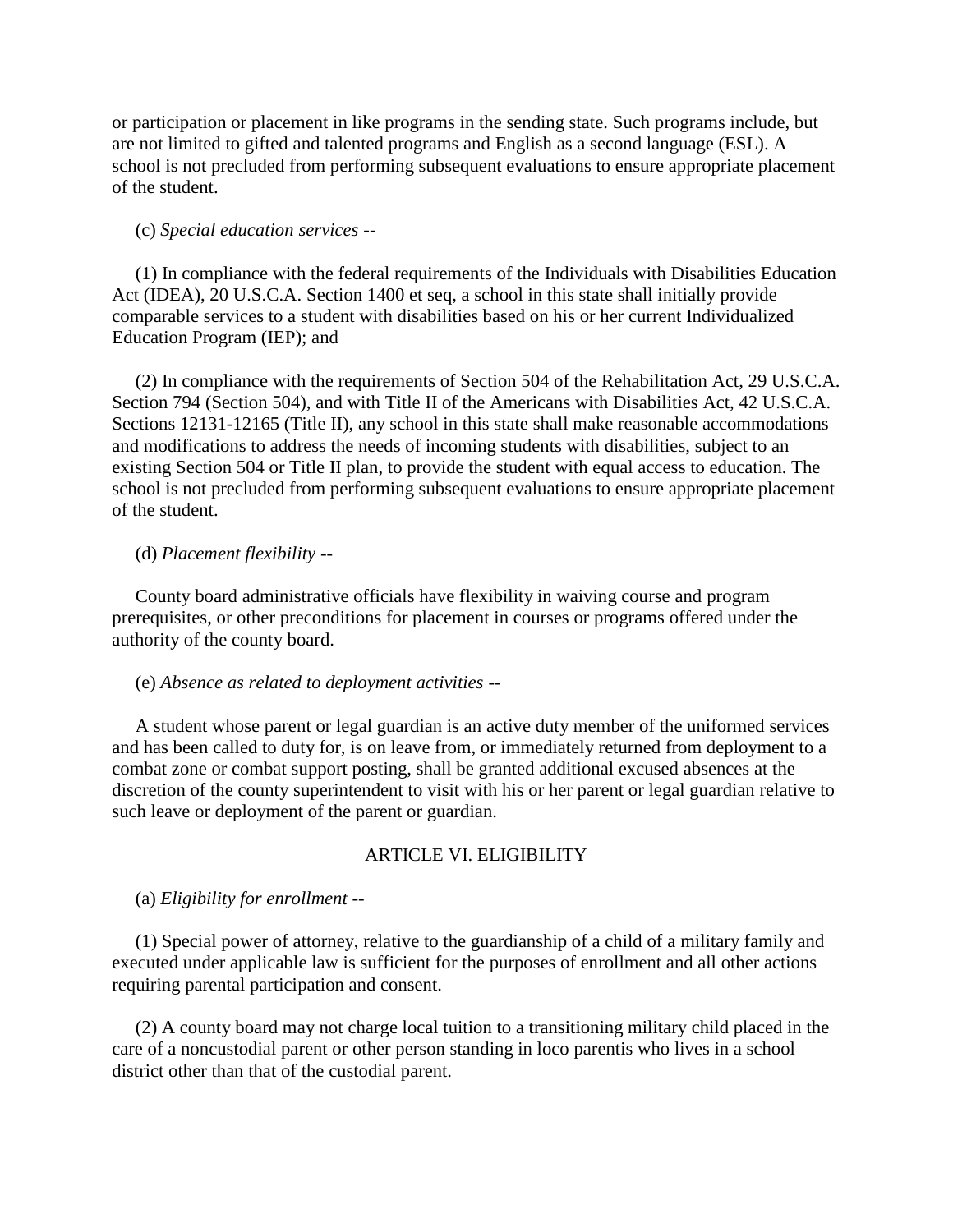(3) A transitioning military child, placed in the care of a noncustodial parent or other person standing in loco parentis who lives in a school district other than that of the custodial parent, may continue to attend the school in which he or she was enrolled while residing with the custodial parent.

### (b) *Eligibility for extracurricular participation --*

 The State Board of Education and county boards shall facilitate the opportunity for transitioning military children to be included in extracurricular activities, regardless of application deadlines, to the extent the children are otherwise qualified.

## ARTICLE VII. GRADUATION

 In order to facilitate the on-time graduation of children of military families the State Board of Education and each county board shall incorporate the following procedures:

(a) *Waiver requirements --*

 County board administrative officials shall either waive specific courses required for graduation if a student has satisfactorily completed similar course work in another local education agency, or provide reasonable justification for denial. If a waiver is not granted to a student who would qualify to graduate from the sending school, the county board shall provide an alternative means of acquiring required coursework so that the student may graduate on time.

(b) *Exit exams --*

Any school in this state shall accept:

(1) Exit or end-of-course exams required for graduation from the sending state;

(2) National norm-referenced achievement tests; or

 (3) Alternative testing, in lieu of testing requirements for graduation in the receiving state. In the event that the alternatives in this subsection cannot be accommodated by a school for a student transferring in his or her senior year, then the provisions of subsection (c) of Article VII of this compact apply.

(c) *Transfers during senior year --*

 If a student transferring at the beginning of or during his or her senior year is ineligible to graduate from a school in this state after all alternatives have been considered, the county board and the local education agency in the sending state shall ensure that the student receives a diploma from the sending state, if the student meets the graduation requirements of the local education agency in the sending state. In the event that one of the states in question is not a member of this compact, the member state shall use best efforts to facilitate the on-time graduation of the student in accordance with subsections (a) and (b) of this Article VII.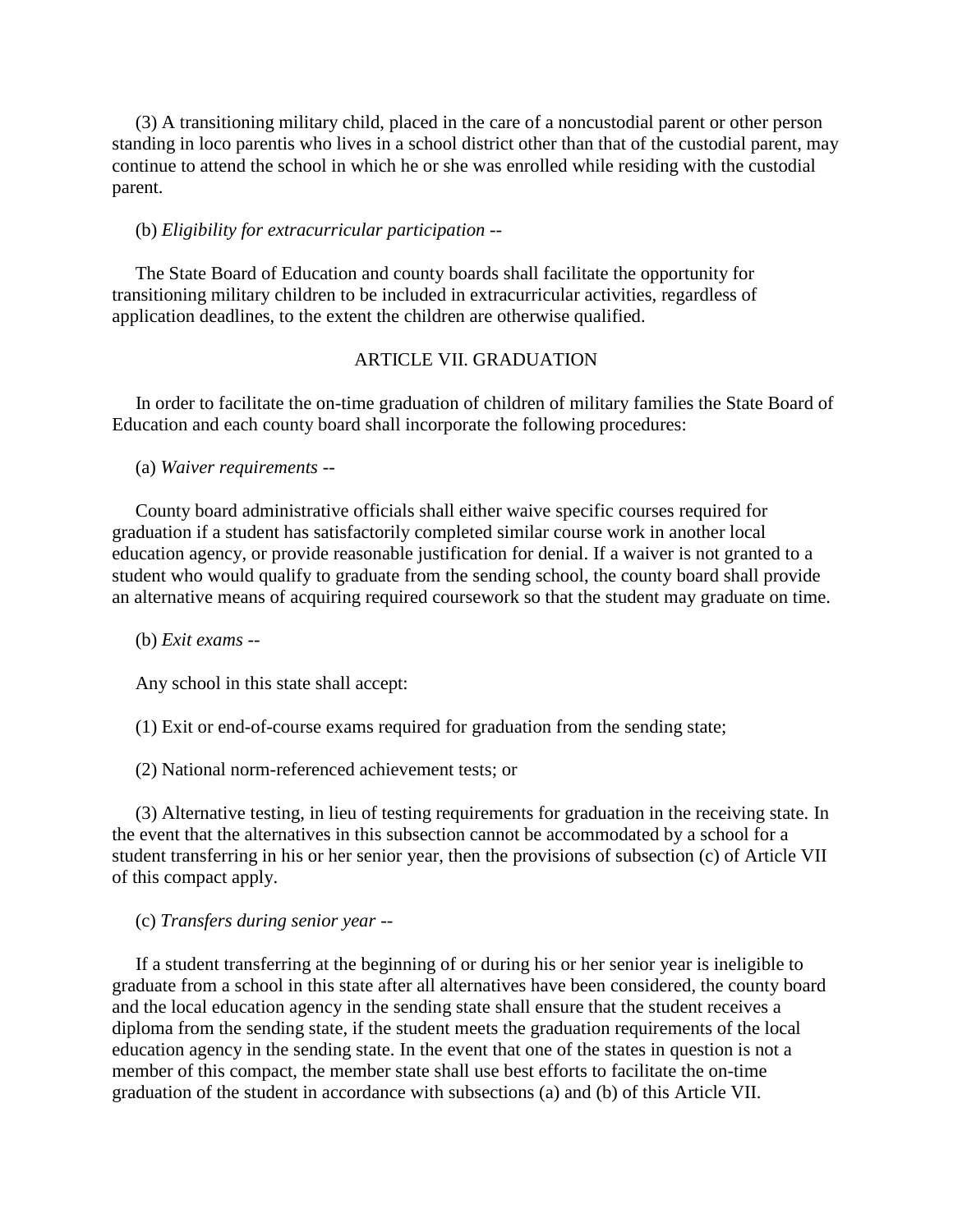# ARTICLE VIII. STATE COORDINATION

 (a) The West Virginia Council for Educational Opportunity for Military Children is hereby established for the purpose of coordinating entities in this state regarding participation in the Interstate Compact on Educational Opportunity for Military Children.

(b) Membership of the Council consists of at least six members as follows:

(1) The State Superintendent of Schools;

 (2) The superintendent of a county board in the state which has a high concentration of military children, appointed by the Governor. If the Governor determines there is not a county school district that contains a high concentration of military children, he or she may appoint a superintendent from any county school district to represent county boards on the State Council;

 (3) An individual representing a military installation in this state appointed by the Governor by and with the advice and consent of the Senate. This member serves a term of four years, except that the term of the individual initially appointed expires June 30, 2015. Each subsequent term begins on July 1 in the year of appointment.

 (4) An individual representing the executive branch of government, appointed by the Governor;

 (5) One member of the West Virginia Senate, appointed by the President of the West Virginia Senate; and

 (6) One member of the West Virginia House of Delegates, appointed by the Speaker of the West Virginia House of Delegates.

 (c) The Governor shall appoint a Compact Commissioner who is responsible for administering and managing the state's participation in the compact. The Governor may select the Commissioner from members appointed to the Council as provided in subsection (b) of this Article VIII, or may appoint another individual to serve in this capacity. A individual who is not already a full voting member of the Council becomes an ex officio member of the Council if appointed as Commissioner.

 (d) The West Virginia Council has and may exercise all powers necessary or appropriate to carry out and effectuate the purpose and intent of this compact, including, but not limited to the following:

 (1) Facilitate coordination among state agencies and governmental entities of West Virginia, including county boards and military installations, concerning the state's participation in, and compliance with, this compact and Interstate Commission activities; and

 (2) Appoint or designate a military family education liaison to assist military families and the state in facilitating implementation of the compact. This individual becomes an ex officio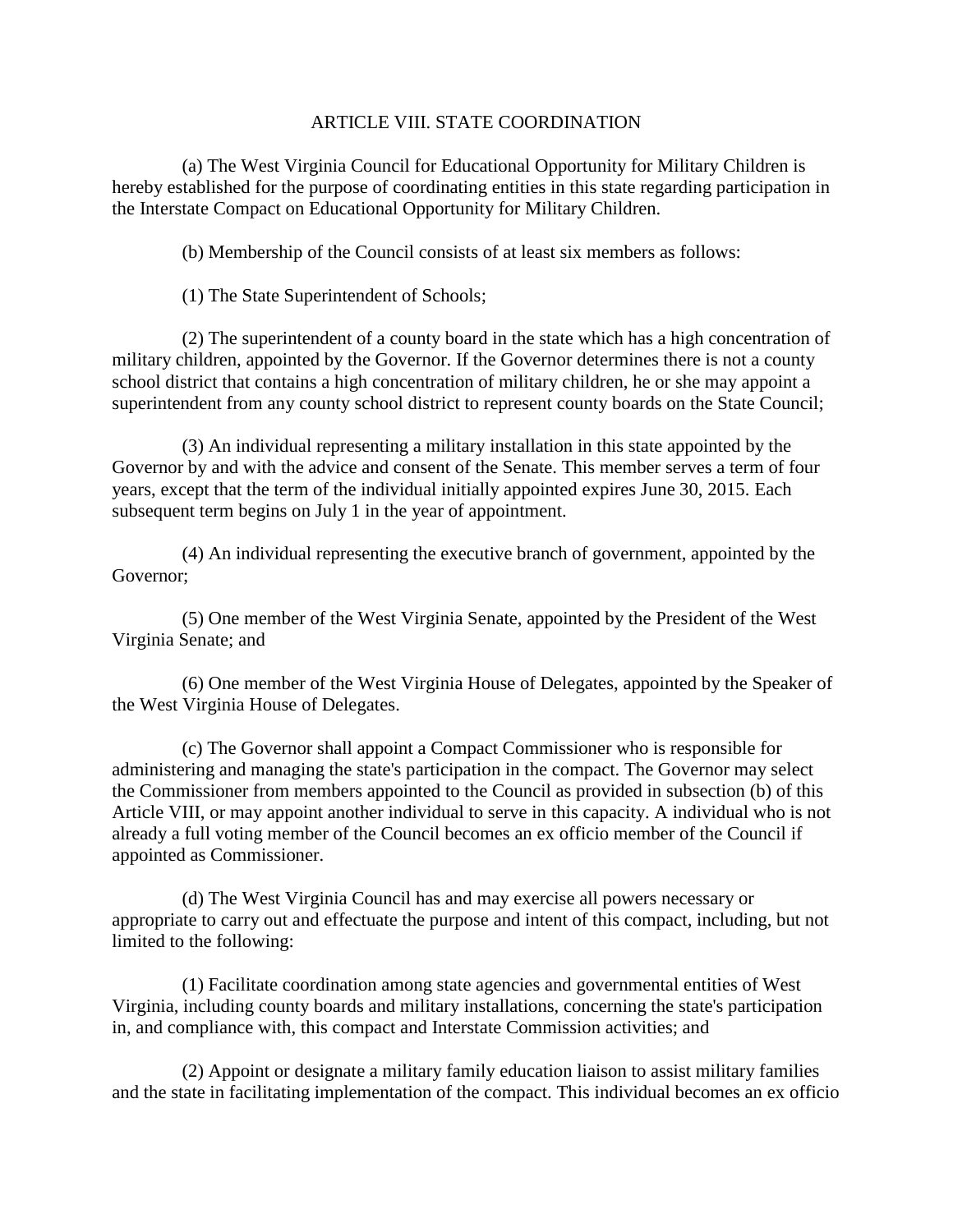member of the West Virginia Council if he or she is not already a full voting member of the Council when so appointed or designated.

# ARTICLE IX. INTERSTATE COMMISSION ON EDUCATIONAL OPPORTUNITY FOR MILITARY CHILDREN

 (a) The member states hereby create the "Interstate Commission on Educational Opportunity for Military Children." The activities of the Interstate Commission are the formation of public policy and are a discretionary state function.

(b) The Interstate Commission:

 (1) Is a body corporate and joint agency of the member states and has all the responsibilities, powers and duties set forth herein, and such additional powers as may be conferred upon it by a subsequent concurrent action of the respective Legislatures of the member states in accordance with the terms of this compact;

 (2) Consists of one Interstate Commission voting representative from each member state who is that state's Compact Commissioner.

 (A) Each member state represented at a meeting of the Interstate Commission is entitled to one vote.

 (B) A majority of the total member states constitutes a quorum for the transaction of business, unless a larger quorum is required by the bylaws of the Interstate Commission.

 (C) A representative may not delegate a vote to another member state. In the event a Compact Commissioner is unable to attend a meeting of the Interstate Commission, the Governor or State Council of the Compact Commissioner's state may delegate voting authority to another person from that state for a specified meeting.

 (D) The bylaws may provide for meetings of the Interstate Commission to be conducted by telecommunication or electronic communication;

 (3) Consists of ex-officio, nonvoting representatives who are members of interested organizations. Such ex-officio members, as defined in the bylaws, may include, but are not limited to, members of the representative organizations of military family advocates, local education agency officials, parent and teacher groups, the United States Department of Defense, the Education Commission of the States, the Interstate Agreement on the Qualification of Educational Personnel, and other interstate compacts affecting the education of children of military members;

 (4) Meets at least once each calendar year. The chairperson may call additional meetings and, upon the request of a simple majority of the member states, shall call additional meetings;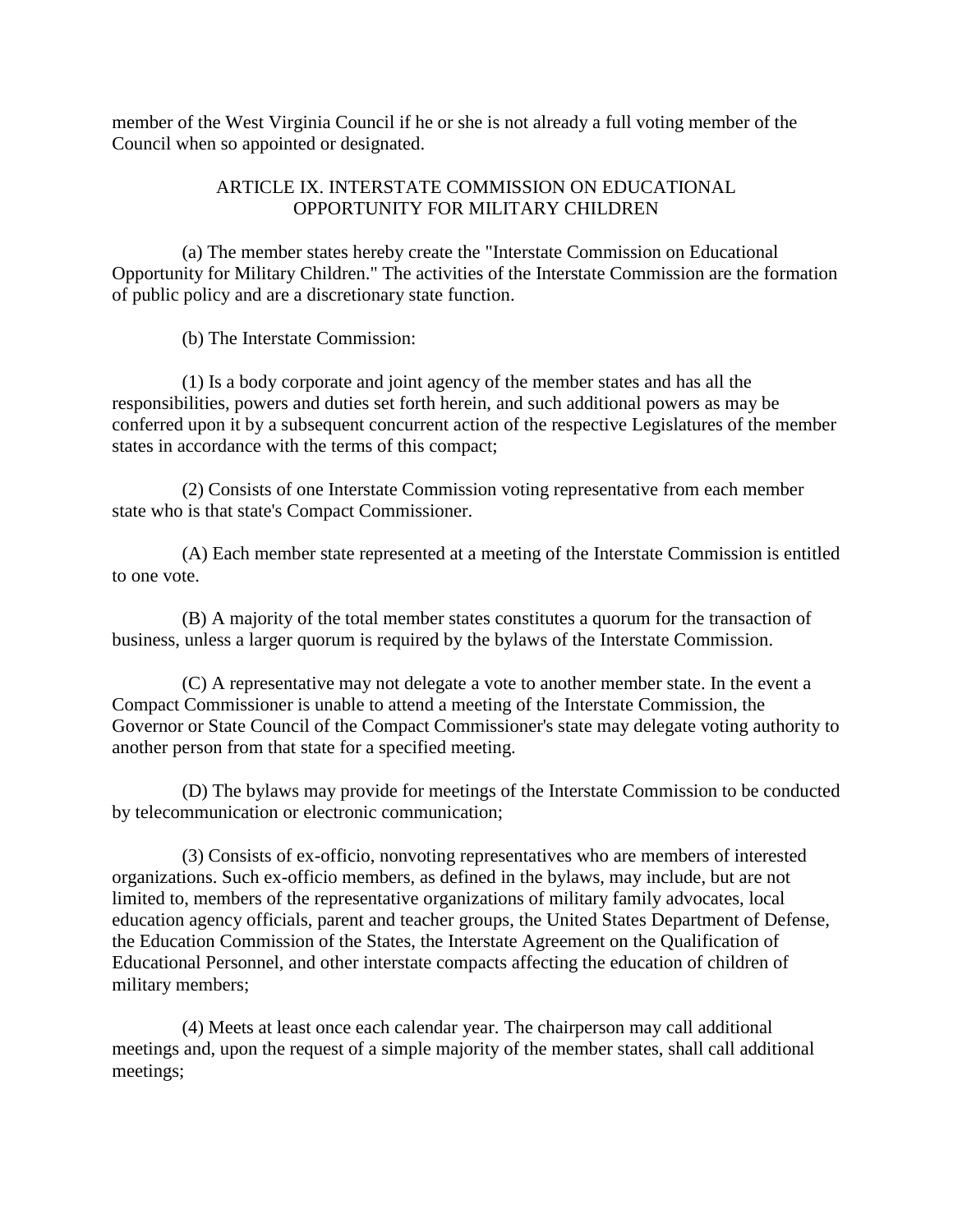(5) Establishes an executive committee, whose members shall include the officers of the Interstate Commission and such other members of the Interstate Commission as established in the bylaws. Each member of the executive committee serves a one year term. Each member of the executive committee is entitled to one vote. The executive committee has the power to act on behalf of the Interstate Commission, with the exception of rulemaking, during periods when the Interstate Commission is not in session. The executive committee shall oversee the daily activities of the administration of the compact, including enforcement and compliance with the provisions of the compact, its bylaws and rules, and such other duties as it determines are necessary. A representative of the United States Department of Defense serves as an ex-officio, nonvoting member of the executive committee;

 (6) Establishes bylaws and rules that provide for conditions and procedures under which the Interstate Commission makes its information and official records available to the public for inspection or copying. The Interstate Commission may exempt from disclosure information or official records to the extent they would adversely affect personal privacy rights or proprietary interests;

 (7) Gives public notice of all meetings. All meetings shall be open to the public, except as set forth in the rules or as otherwise provided in the compact. The Interstate Commission and its committees may close a meeting, or portion thereof, where it determines by two-thirds vote that an open meeting would be likely to:

 (A) Relate solely to the Interstate Commission's internal personnel practices and procedures;

(B) Disclose matters specifically exempted from disclosure by federal and state statute;

 (C) Disclose trade secrets or commercial or financial information which is privileged or confidential;

(D) Involve accusing a person of a crime, or formally censuring a person;

 (E) Disclose information of a personal nature where disclosure would constitute a clearly unwarranted invasion of personal privacy;

(F) Disclose investigative records compiled for law enforcement purposes; or

 (G) Specifically relate to the Interstate Commission's participation in a civil action or other legal proceeding;

 (8) Causes its legal counsel or designee to certify that a meeting may be closed, and reference each relevant exemptable provision for any meeting or portion of a meeting which is closed pursuant to this provision. The Interstate Commission shall maintain a minute record of each meeting which shall fully and clearly describe all matters discussed in the meeting. The minute record shall provide a full and accurate summary of actions taken, and the reasons therefore, including a description of the views expressed and the record of a roll call vote. All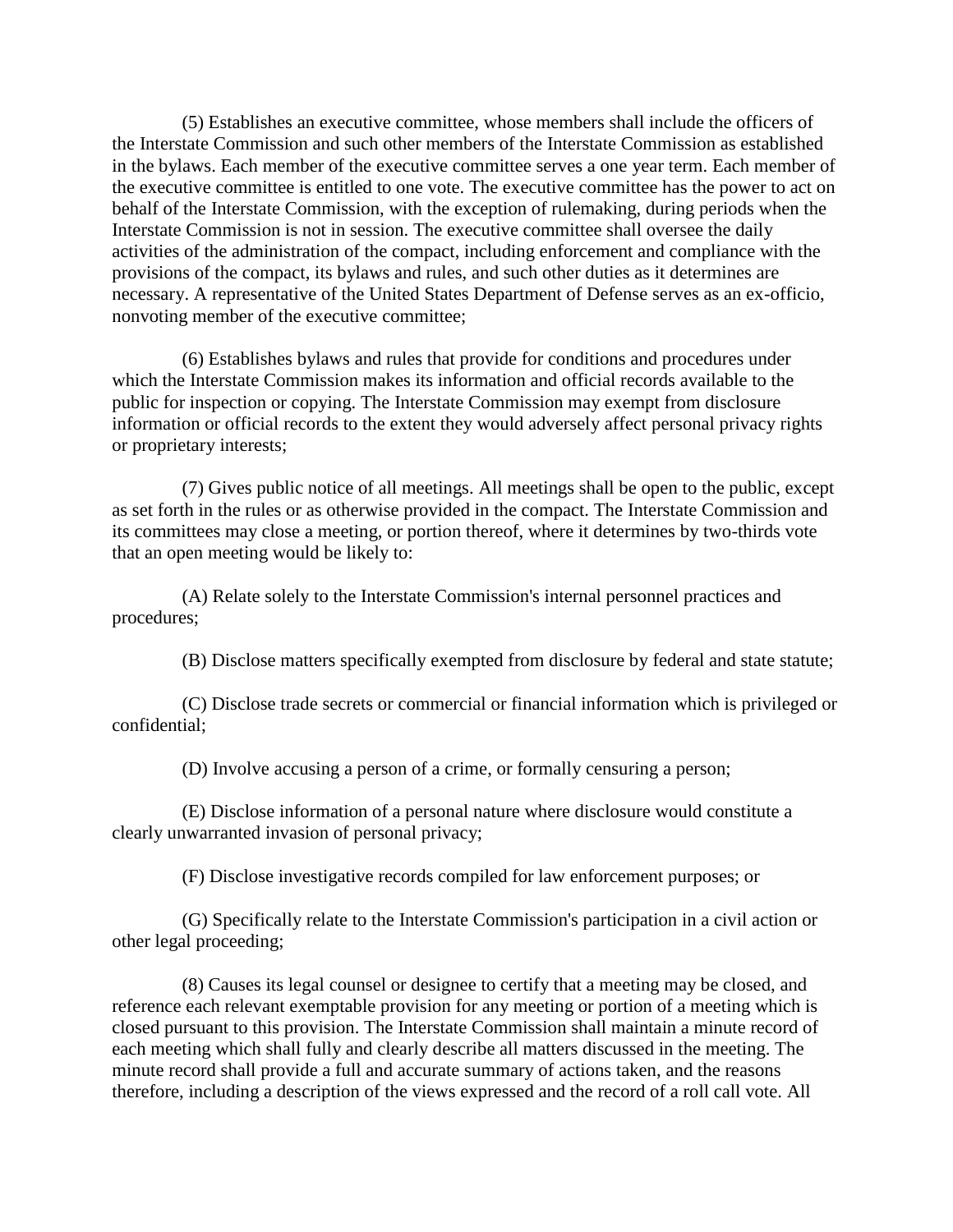documents considered in connection with an action shall be identified in the minute record. All minutes and documents of a closed meeting shall remain under seal, subject to release by a majority vote of the Interstate Commission.

 (9) Collects standardized data concerning the educational transition of the children of military families under this compact as directed through its rules. The rules shall specify the data to be collected, the means of collection and data exchange and reporting requirements. Such methods of data collection, exchange and reporting shall, in so far as is reasonably possible, conform to current technology and coordinate its information functions with the appropriate custodian of records as identified in the bylaws and rules; and

 (10) Creates a process that permits military officials, education officials and parents to inform the Interstate Commission if and when there are alleged violations of the compact or its rules or when issues subject to the jurisdiction of the compact or its rules are not addressed by the state or local education agency. This subdivision does not create a private right of action against the Interstate Commission or any member state.

# ARTICLE X. POWERS AND DUTIES OF THE INTERSTATE COMMISSION

The Interstate Commission has the following powers:

(a) To provide for dispute resolution among member states;

 (b) To promulgate rules and take all necessary actions to effect the goals, purposes and obligations as enumerated in this compact. The rules have the force and effect of statutory law and are binding in the compact states to the extent and in the manner provided in this compact;

 (c) To issue, upon request of a member state, advisory opinions concerning the meaning or interpretation of the compact, its bylaws, rules and actions;

 (d) To enforce compliance with the compact provisions, the rules promulgated by the Interstate Commission, and the bylaws, using all necessary and proper means, including but not limited to the use of judicial process;

 (e) To establish and maintain offices which shall be located within one or more of the member states;

(f) To purchase and maintain insurance and bonds;

(g) To borrow, accept, hire or contract for services of personnel;

 (h) To establish and appoint committees including, but not limited to, an executive committee as required by Article IX of this compact, which have the power to act on behalf of the Interstate Commission in carrying out its powers and duties hereunder;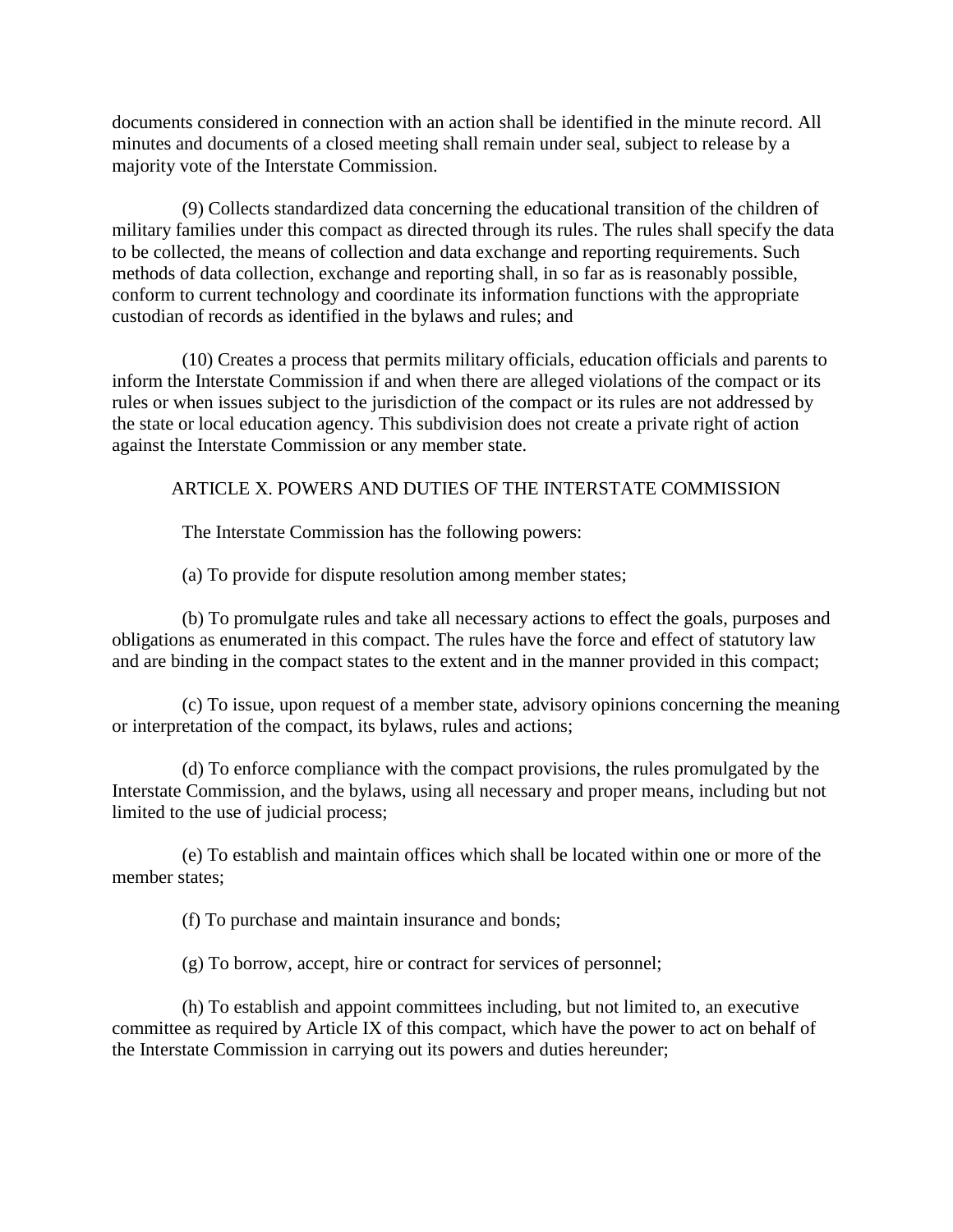(i) To elect or appoint such officers, attorneys, employees, agents or consultants, and to fix their compensation, define their duties and determine their qualifications; and to establish the Interstate Commission's personnel policies and programs relating to conflicts of interest, rates of compensation, and qualifications of personnel;

 (j) To accept any and all donations and grants of money, equipment, supplies, materials, and services, and to receive, utilize, and dispose of such;

 (k) To lease, purchase, accept contributions or donations of, or otherwise to own, hold, improve or use any property, real, personal, or mixed;

 (l) To sell, convey, mortgage, pledge, lease, exchange, abandon, or otherwise dispose of any property, real, personal or mixed;

(m) To establish a budget and make expenditures;

 (n) To adopt a seal and bylaws governing the management and operation of the Interstate Commission;

 (o) To report annually to the Legislatures, Governors, judiciary, and state councils of the member states concerning the activities of the Interstate Commission during the preceding year. Such reports also shall include any recommendations that may have been adopted by the Interstate Commission;

 (p) To coordinate education, training and public awareness regarding the compact, its implementation and operation for officials and parents involved in such activity;

(q) To establish uniform standards for reporting, collecting and exchanging data;

(r) To maintain corporate books and records in accordance with the bylaws;

 (s) To perform such functions as may be necessary or appropriate to achieve the purposes of this compact; and

 (t) To provide for the uniform collection and sharing of information between and among member states, schools and military families under this compact.

### ARTICLE XI. ORGANIZATION AND OPERATION OF THE INTERSTATE COMMISSION

 (a) The Interstate Commission shall, by a majority of the members present and voting, within twelve months after the first Interstate Commission meeting, adopt bylaws to govern its conduct as may be necessary or appropriate to carry out the purposes of the compact, including, but not limited to: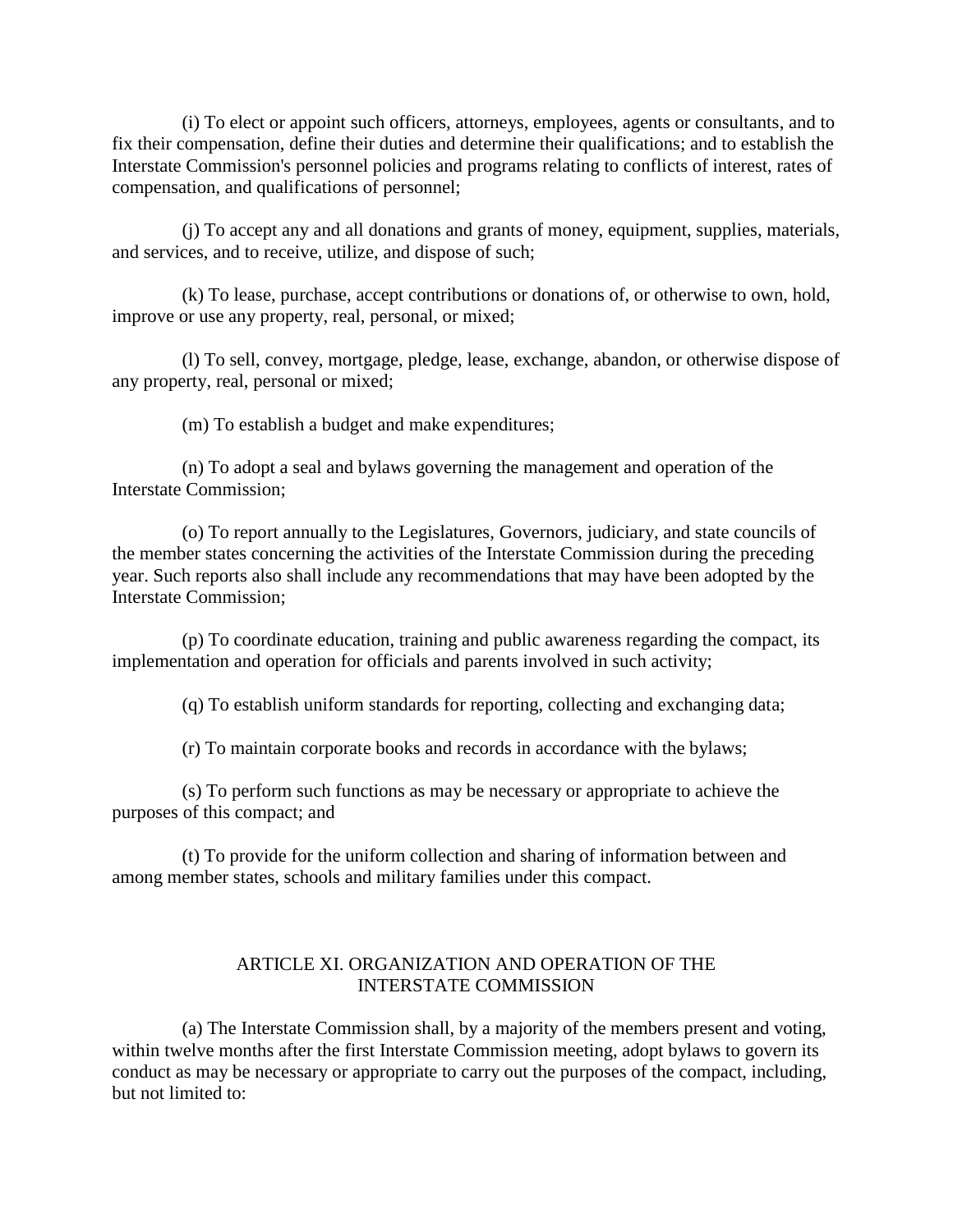(1) Establishing the fiscal year of the Interstate Commission;

 (2) Establishing an executive committee, and such other committees as may be necessary;

 (3) Providing for the establishment of committees and for governing any general or specific delegation of authority or function of the Interstate Commission;

 (4) Providing reasonable procedures for calling and conducting meetings of the Interstate Commission, and ensuring reasonable notice of each meeting;

 (5) Establishing the titles and responsibilities of the officers and staff of the Interstate Commission;

 (6) Providing a mechanism for concluding the operations of the Interstate Commission and the returning surplus funds that may exist upon termination of the compact after the payment and reserving of all of its debts and obligations; and

(7) Providing start-up rules for initial administration of the compact.

 (b) The Interstate Commission shall, by a majority of the members, elect annually from among its members a chairperson, a vice-chairperson, and a treasurer, each of whom shall have such authority and duties as may be specified in the bylaws. The chairperson or, in the chairperson's absence or disability, the vice-chairperson, shall preside at all meetings of the Interstate Commission. The officers so elected serve without compensation or remuneration from the Interstate Commission. Subject to the availability of budgeted funds, the officers shall be reimbursed for ordinary and necessary costs and expenses incurred by them in the performance of their responsibilities as officers of the Interstate Commission.

(c) *Executive Committee, Officers and Personnel --*

 (1) The executive committee has such authority and duties as may be set forth in the bylaws, including but not limited to:

 (A) Managing the affairs of the Interstate Commission in a manner consistent with the bylaws and purposes of the Interstate Commission;

 (B) Overseeing an organizational structure within, and appropriate procedures for the Interstate Commission to provide for the creation of rules, operating procedures, and administrative and technical support functions; and

 (C) Planning, implementing, and coordinating communications and activities with other state, federal and local government organizations in order to advance the goals of the Interstate Commission.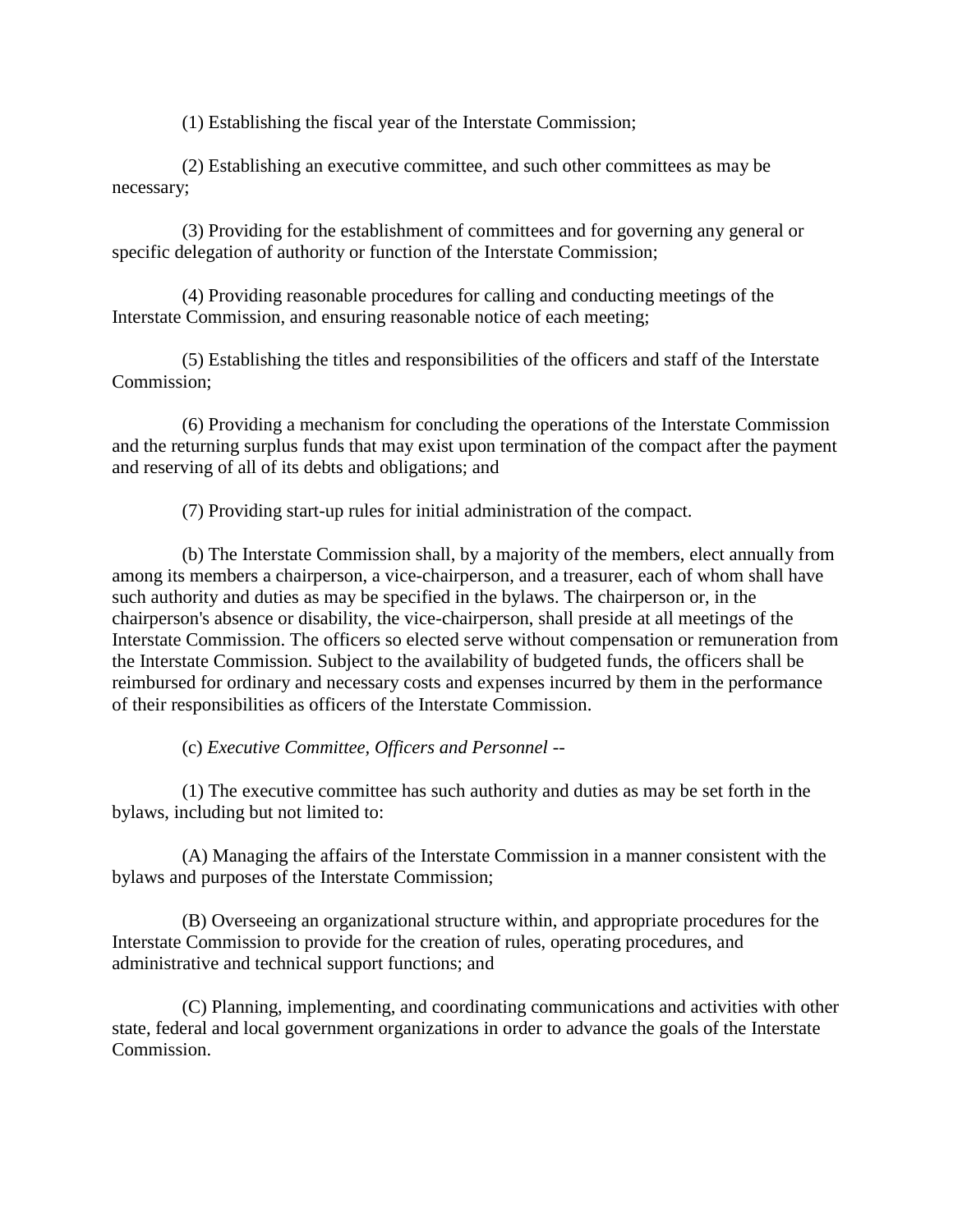(2) The executive committee may, subject to the approval of the Interstate Commission, appoint or retain an executive director for such period, upon such terms and conditions and for such compensation, as the Interstate Commission may deem appropriate. The executive director serves as secretary to the Interstate Commission, but is not a Member of the Interstate Commission. The executive director shall hire and supervise such other persons as may be authorized by the Interstate Commission.

 (d) The Interstate Commission's executive director and its employees are immune from suit and liability, either personally or in their official capacity, for a claim for damage to or loss of property or personal injury or other civil liability caused or arising out of or relating to an actual or alleged act, error, or omission that occurred, or that such person had a reasonable basis for believing occurred, within the scope of Interstate Commission employment, duties, or responsibilities. The executive director and employees are not protected from suit or liability for damage, loss, injury, or liability caused by the intentional or willful and wanton misconduct of such person.

 (1) The liability of the Interstate Commission's executive director and employees or Interstate Commission representatives, acting within the scope of employment or duties for acts, errors, or omissions occurring within his or her state may not exceed the limits of liability set forth under the constitution and laws of that state for state officials, employees, and agents. The Interstate Commission is considered to be an instrumentality of the states for the purposes of any such action. This subsection does not protect the executive director or employees from suit or liability for damage, loss, injury, or liability caused by his or her intentional or willful and wanton misconduct.

 (2) The Interstate Commission shall defend the executive director and its employees and, subject to the approval of the Attorney General or other appropriate legal counsel of the member state represented by an Interstate Commission representative, shall defend such Interstate Commission representative in any civil action seeking to impose liability arising out of an actual or alleged act, error or omission that occurred within the scope of Interstate Commission employment, duties or responsibilities, or that the defendant had a reasonable basis for believing occurred within the scope of Interstate Commission employment, duties, or responsibilities, provided that the actual or alleged act, error, or omission did not result from intentional or willful and wanton misconduct on the part of such person.

 (3) To the extent not covered by the state involved, member state, or the Interstate Commission, the representatives or employees of the Interstate Commission shall be held harmless in the amount of a settlement or judgment, including attorney's fees and costs, obtained against the individual arising out of an actual or alleged act, error, or omission that occurred within the scope of Interstate Commission employment, duties, or responsibilities, or that the individual had a reasonable basis for believing occurred within the scope of Interstate Commission employment, duties, or responsibilities, provided that the actual or alleged act, error, or omission did not result from intentional or willful and wanton misconduct on the part of the individual.

### ARTICLE XII. RULEMAKING FUNCTIONS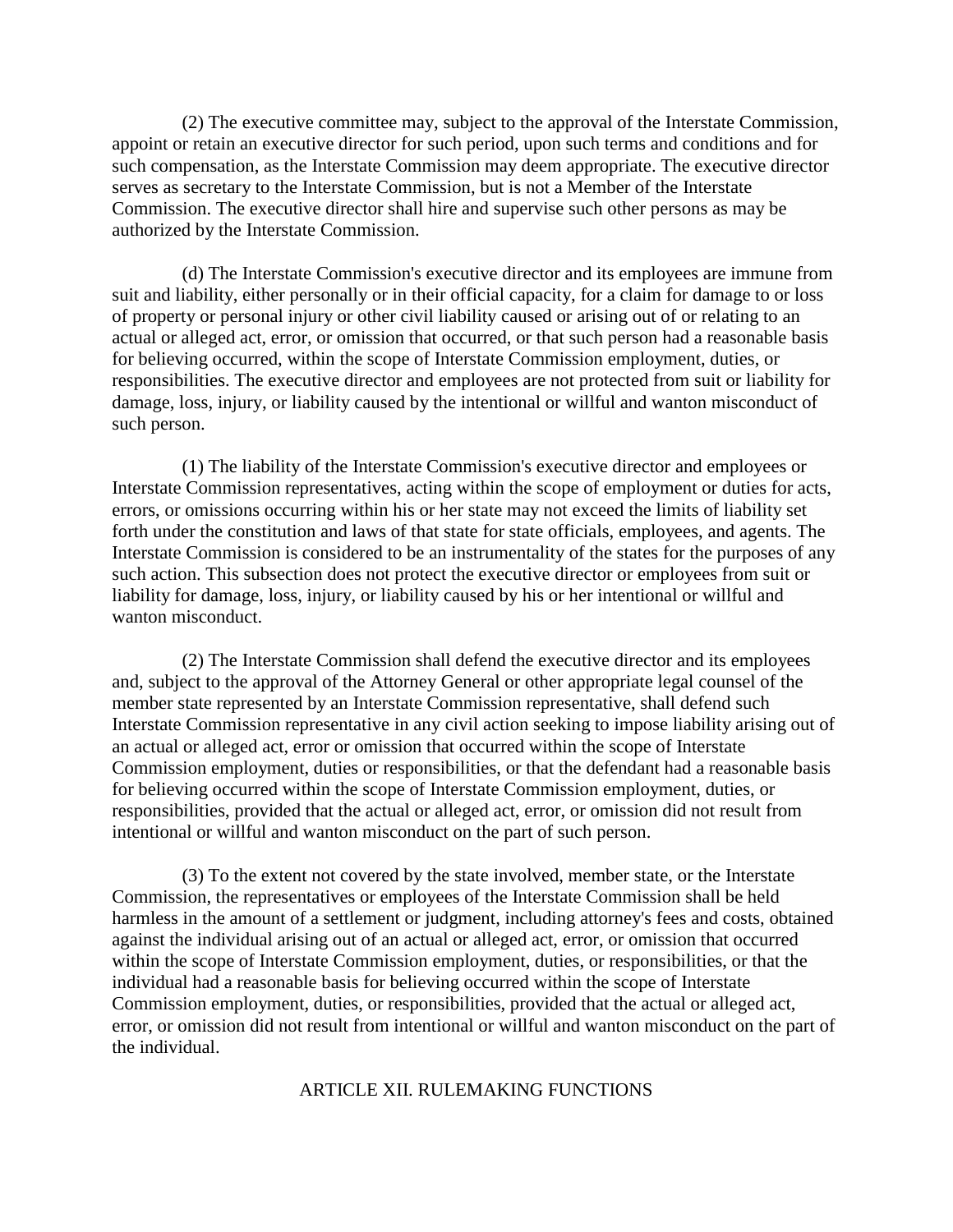### OF THE INTERSTATE COMMISSION

(a) *Rulemaking Authority --*

 The Interstate Commission shall promulgate reasonable rules in order to effectively and efficiently achieve the purposes of this compact. Notwithstanding the foregoing, in the event the Interstate Commission exercises its rulemaking authority in a manner that is beyond the scope of the purposes of this Act, or the powers granted hereunder, then such an action by the Interstate Commission is invalid and has no force nor effect.

#### (b) *Rulemaking Procedure --*

 Rules shall be made pursuant to a rulemaking process that substantially conforms to the "Model State Administrative Procedure Act," of 1981 Act, Uniform Laws Annotated, Vol. 15, p.1 (2000) as amended, as may be appropriate to the operations of the Interstate Commission.

 (c) Not later than thirty days after a rule is promulgated, any person may file a petition for judicial review of the rule. Filing such a petition does not stay or otherwise prevent the rule from becoming effective unless the court finds that the petitioner has a substantial likelihood of success. The court shall give deference to the actions of the Interstate Commission consistent with applicable law and may not find the rule to be unlawful if the rule represents a reasonable exercise of the Interstate Commission's authority.

 (d) If a majority of the Legislatures of the compacting states rejects a rule by enactment of a statute or resolution in the same manner used to adopt the compact, then that rule has no further force nor effect in any compacting state.

### ARTICLE XIII. OVERSIGHT, ENFORCEMENT, AND DISPUTE RESOLUTION

(a) *Oversight --*

 (1) The executive, legislative and judicial branches of state government in each member state shall enforce this compact and shall take all actions necessary and appropriate to effectuate the compact's purposes and intent. The provisions of this compact and the rules promulgated hereunder shall have standing as statutory law.

 (2) All courts shall take judicial notice of this compact and the rules in any judicial or administrative proceeding in a member state pertaining to the subject matter of this compact which may affect the powers, responsibilities or actions of the Interstate Commission.

 (3) The Interstate Commission is entitled to receive all service of process in any such proceeding, and has standing to intervene in the proceeding for all purposes. Failure to provide service of process to the Interstate Commission renders a judgment or order void as to the Interstate Commission, this compact or promulgated rules.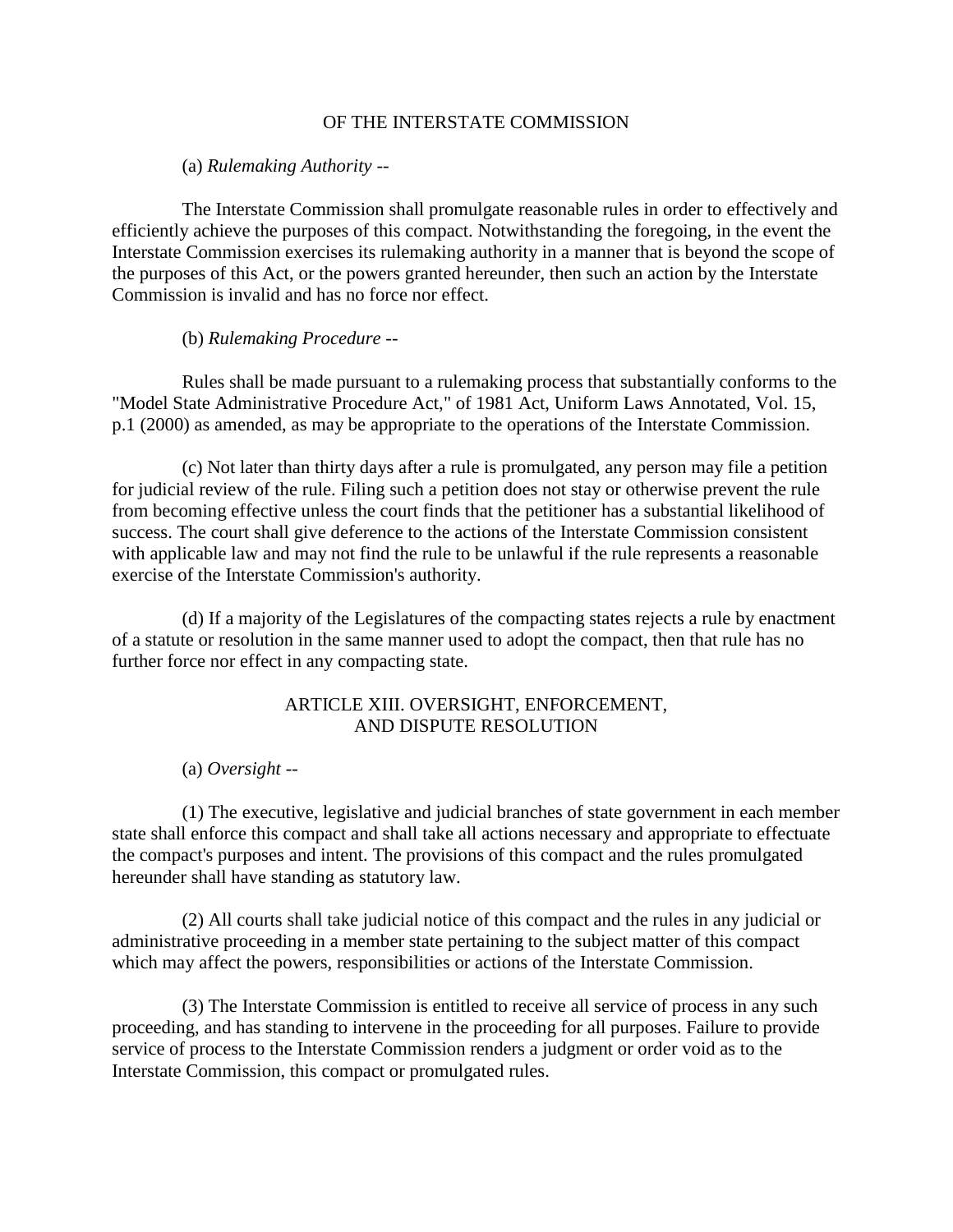### (b) *Default, Technical Assistance, Suspension and Termination --*

 If the Interstate Commission determines that a member state has defaulted in the performance of its obligations or responsibilities under this compact, or the bylaws or promulgated rules, the Interstate Commission shall:

 (1) Provide written notice to the defaulting state and other member states, of the nature of the default, the means of curing the default and any action taken by the Interstate Commission. The Interstate Commission shall specify the conditions by which the defaulting state must cure its default; and

(2) Provide remedial training and specific technical assistance regarding the default.

 (3) If the defaulting state fails to cure the default, the defaulting state shall be terminated from the compact upon an affirmative vote of a majority of the member states and all rights, privileges and benefits conferred by this compact shall be terminated from the effective date of termination. A cure of the default does not relieve the offending state of obligations or liabilities incurred during the period of the default.

 (4) Suspension or termination of membership in the compact may be imposed only after all other means of securing compliance have been exhausted. Notice of intent to suspend or terminate shall be given by the Interstate Commission to the Governor, the majority and minority leaders of the defaulting state's Legislature, and each of the member states.

 (5) The state which has been suspended or terminated is responsible for all assessments, obligations and liabilities incurred through the effective date of suspension or termination including obligations, the performance of which extends beyond the effective date of suspension or termination.

 (6) The Interstate Commission does not bear any costs relating to any state that has been found to be in default or which has been suspended or terminated from the compact, unless otherwise mutually agreed upon in writing between the Interstate Commission and the defaulting state.

 (7) The defaulting state may appeal the action of the Interstate Commission by petitioning the U.S. District Court for the District of Columbia or the federal district where the Interstate Commission has its principal offices. The prevailing party shall be awarded all costs of such litigation including reasonable attorney's fees.

## (c) *Dispute Resolution --*

 (1) The Interstate Commission shall attempt, upon the request of a member state, to resolve disputes which are subject to the compact and which may arise among member states and between member and nonmember states.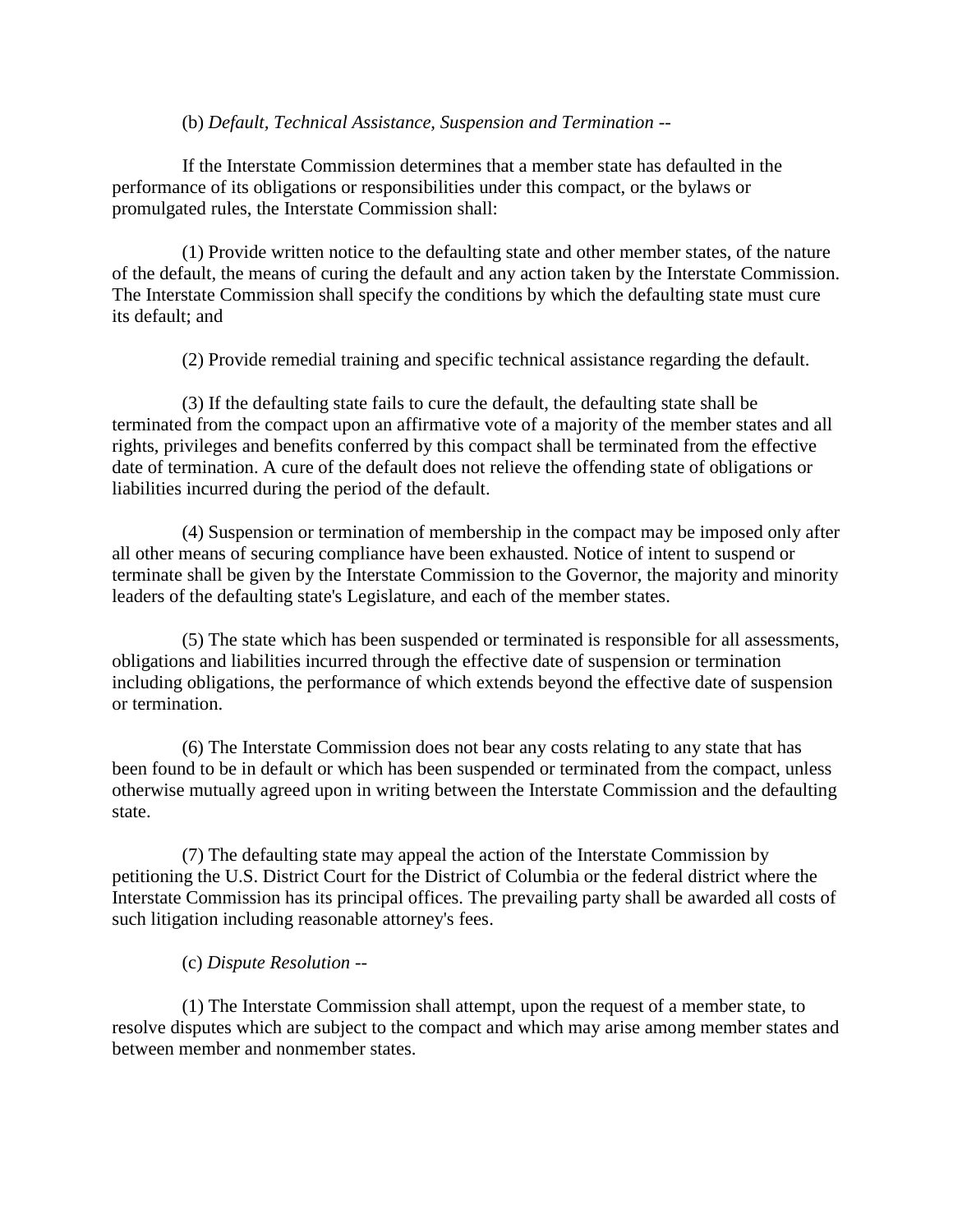(2) The Interstate Commission shall promulgate a rule providing for both mediation and binding dispute resolution for disputes as appropriate.

## (d) *Enforcement --*

 (1) The Interstate Commission, in the reasonable exercise of its discretion, shall enforce the provisions and rules of this compact.

 (2) The Interstate Commission may by majority vote of the members initiate legal action in the United State District Court for the District of Columbia or, at the discretion of the Interstate Commission, in the federal district where the Interstate Commission has its principal offices, to enforce compliance with the provisions of the compact, its promulgated rules and bylaws, against a member state in default. The relief sought may include both injunctive relief and damages. In the event judicial enforcement is necessary the prevailing party shall be awarded all costs of such litigation including reasonable attorney's fees.

 (3) The remedies herein are not the exclusive remedies of the Interstate Commission. The Interstate Commission may avail itself of any other remedies available under state law or the regulation of a profession.

# ARTICLE XIV. FINANCING OF THE INTERSTATE COMMISSION

 (a) The Interstate Commission shall pay, or provide for the payment of the reasonable expenses of its establishment, organization and ongoing activities.

 (b) The Interstate Commission may levy on and collect an annual assessment from each member state to cover the cost of the operations and activities of the Interstate Commission and its staff which must be in a total amount sufficient to cover the Interstate Commission's annual budget as approved each year. The aggregate annual assessment amount shall be allocated based upon a formula to be determined by the Interstate Commission, which shall promulgate a rule binding upon all member states.

 (c) The Interstate Commission may not incur obligations of any kind prior to securing the funds adequate to meet the same; nor may the Interstate Commission pledge the credit of any of the member states, except by and with the authority of the member state.

 (d) The Interstate Commission shall keep accurate accounts of all receipts and disbursements. The receipts and disbursements of the Interstate Commission are subject to the audit and accounting procedures established under its bylaws. However, all receipts and disbursements of funds handled by the Interstate Commission shall be audited annualy by a certified or licensed public accountant and the report of the audit shall be included in and become part of the annual report of the Interstate Commission.

# ARTICLE XV. MEMBER STATES, EFFECTIVE DATE AND AMENDMENT

(a) Any state is eligible to become a member state.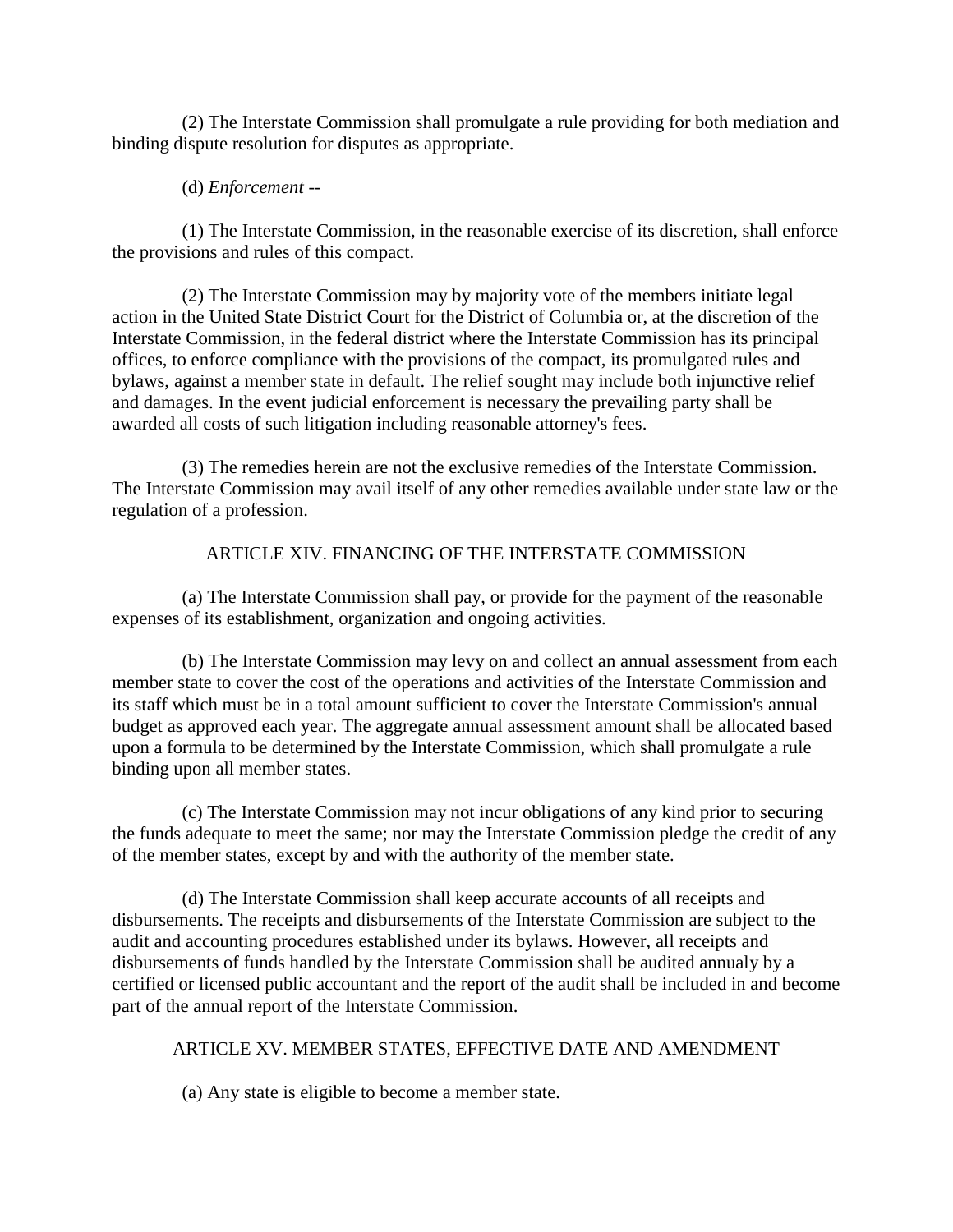(b) This compact became effective and binding upon legislative enactment of the compact into law by ten states in July 2008. It becomes effective and binding as to any other member state upon enactment of the compact into law by that state. The Governors of nonmember states or their designees shall be invited to participate in the activities of the Interstate Commission on a nonvoting basis prior to adoption of the compact by all states.

 (c) The Interstate Commission may propose amendments to the compact for enactment by the member states. An amendment does not become effective and binding upon the Interstate Commission and the member states unless and until it is enacted into law by unanimous consent of the member states.

## ARTICLE XVI. WITHDRAWAL AND DISSOLUTION

(a) *Withdrawal --*

 (1) Once effective, the compact continues in force and remains binding upon each member state. A member state may withdraw from the compact upon repealing the specific statute that enacted the compact into law.

 (2) Withdrawal from the compact occurs by repeal of the enacting statute, but withdrawal does not take effect until one year after the effective date of the repealing legislation and until written notice of the withdrawal has been given by the withdrawing state to the Governor of each other member state.

 (3) The withdrawing state shall immediately notify the chairperson of the Interstate Commission in writing upon the introduction of any legislation to repeal this compact in the withdrawing state. The Interstate Commission shall notify the other member states of the withdrawing state's potential to withdraw within sixty days of receiving notice.

 (4) The withdrawing state is responsible for all assessments, obligations and liabilities incurred through the effective date of withdrawal, including obligations, the performance of which extend beyond the effective date of withdrawal.

 (5) Reinstatement following withdrawal of a member state shall occur if the withdrawing state reenacts the compact or upon such later date as may be determined by the Interstate Commission.

(b) *Dissolution of Compact --*

 (1) This compact shall dissolve effective upon the date of the withdrawal or default of any member state which reduces the membership in the compact to one member state.

 (2) Upon the dissolution of this compact, the compact becomes null and void and is of no further force or effect, and the business and affairs of the Interstate Commission shall be concluded and surplus funds shall be distributed in accordance with the bylaws.